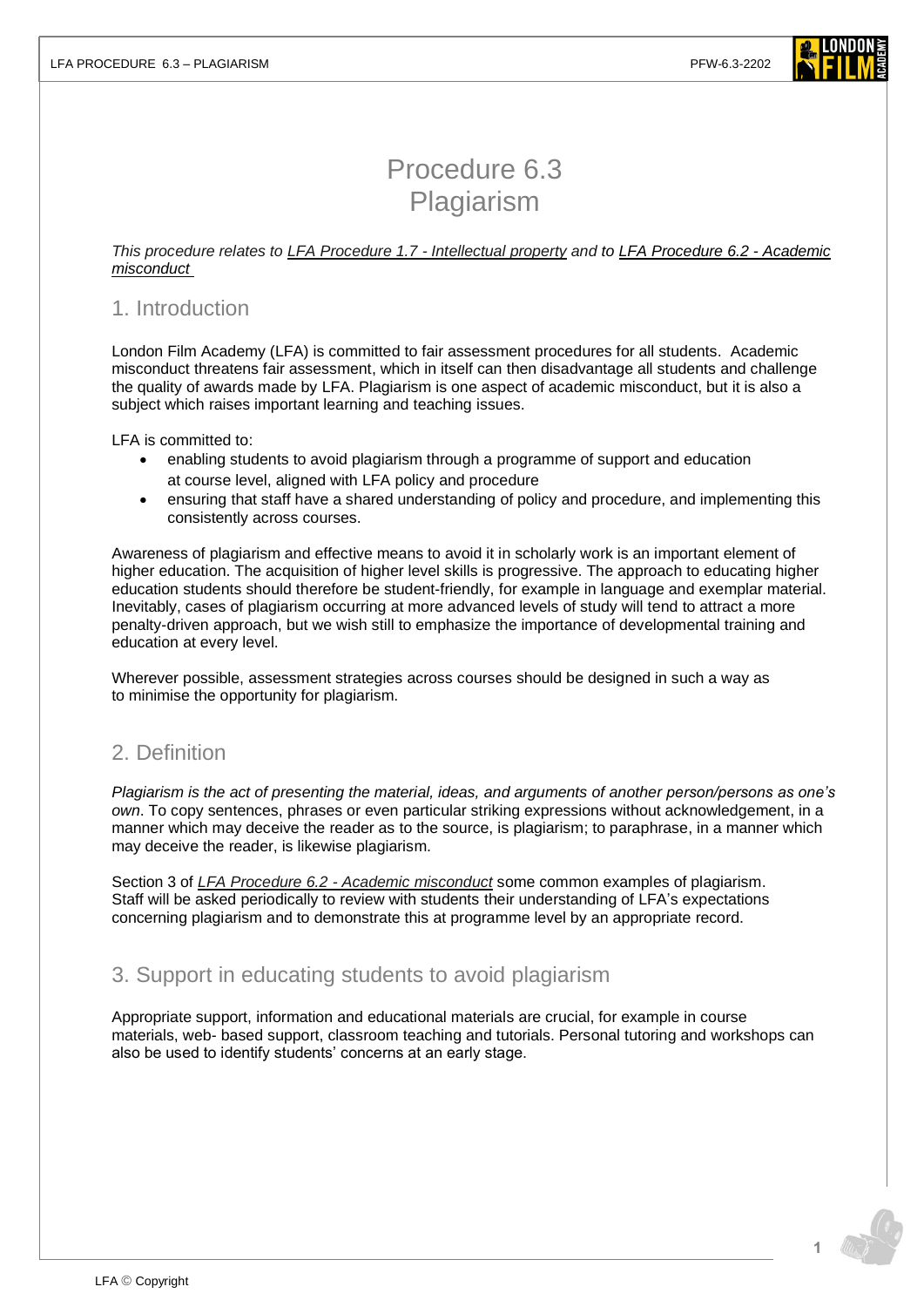

#### 3.1. Clarity of guidance for students

Clear guidance on what constitutes plagiarism and strategies to avoid it will be provided as generic text for use in course materials.

#### 3.2. Developing academic skills

The avoidance of plagiarism is part of education for effective academic writing and necessarily continues at all levels. Learning to write in a formal register, whilst ensuring that the work of others is acknowledged, takes time to learn and should be seen as a progression which may take time and skills to refine. Education and formative development of students` understanding of plagiarism should be emphasised at all phases, particularly pre-detection, but also in the detection and investigation phase, so that no student can convincingly argue that help was not available and given in the key stages of their submission of work, or staff response to it.

### 3.3. Educational resources

In addition to any local resources, a central suite of educational resources will be available to students and tutors via a web interface. Items from the suite may be downloaded by tutors and embedded within modules. These will show an increasing level of sophistication to support student progression and staff expectations.

#### 3.4. Referencing/citing correctly

LFA has agreed that the common standards for citation and referencing will be the Harvard system.

### 4. Detection of plagiarism and follow-up investigation

LFA has invested in comprehensive *Turnitin* plagiarism detection software and will use this to manage all detected instances of plagiarism. *Turnitin* reports can be accessed by Course Teams and tutors when they are assessing student work.

### 4.1. Actions taken in the event of a case of suspected plagiarism

Students who are suspected of plagiarism will have the relevant work and personal circumstances investigated according to LFA disciplinary procedures. The procedures set out several possible courses of action and are designed to ensure that all students are treated consistently.

The procedures are also designed to ensure that all investigations into suspected plagiarism are carried out fairly, thoroughly and impartially. This is achieved by the convening of independent panels of academic staff to investigate the alleged plagiarism and, where appropriate, award a suitable penalty. It is fundamental, as part of natural justice, that students facing charges of plagiarism must (i) understand properly and fully the case being brought against them, and (ii) be allowed to meet the panel to put their case.

LFA recognises that plagiarism offences are not all equally serious; they vary from quite minor cases to those that are extremely serious. If a student offends a second time, this is more serious by virtue of it being a subsequent offence. Initially, offences are divided into two broad categories, minor and serious. The procedures allow for panel investigation. LFA permits students to contest the decision of a panel if they feel it was unjust and have their case reconsidered at a higher level by the Academic Board.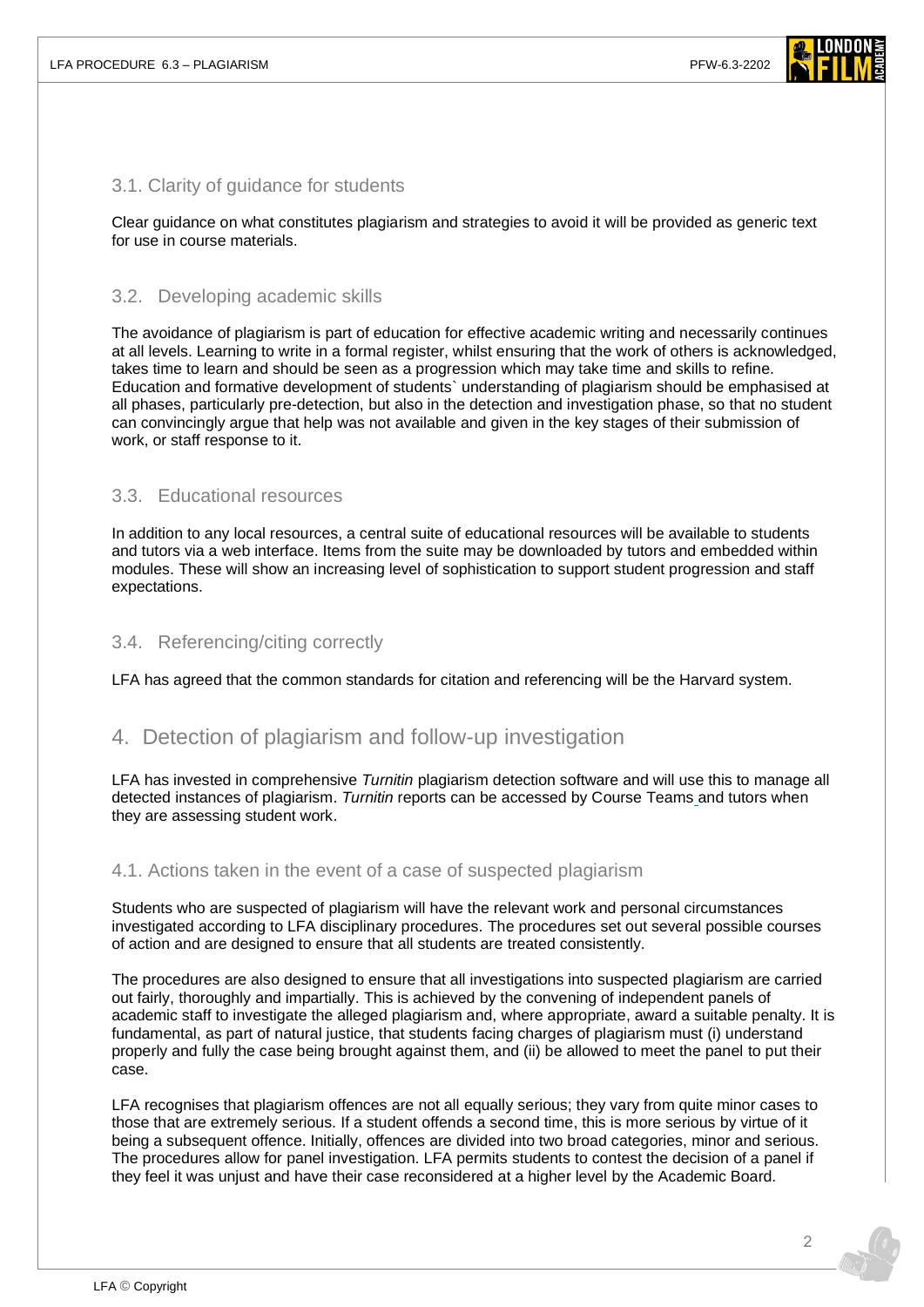

LFA is committed to fair assessment procedures for all students. These procedures are designed to help in understanding what plagiarism is and how to avoid it. To this end, students are advised to read their Student Handbook and other academic guidance carefully.

Academic misconduct threatens fair assessment, which in itself can disadvantage all students and challenge the quality of awards made by LFA. LFA is committed to enabling students to avoid plagiarism through a programme of support and education at course level. In addition to educating for the avoidance of plagiarism, LFA is committed to detecting and acting when a case of plagiarism is suspected.

The avoidance of plagiarism is part of education for effective academic writing and necessarily continues at all levels.

# 5. Obligations upon students to prevent plagiarism

To distinguish between their own work and that of others, students should ensure that:

- phrases, sentences and passages taken verbatim from a published work are placed in quotation marks/grades, or indented, and the source is acknowledged
- paraphrasing, ideas and arguments taken from a published work are clearly referenced
- the inclusion of any other intellectual property, for example, illustrations, diagrams, proofs, designs, computer software, in written text or project work is clearly identified and acknowledged
- the inclusion of material from electronic sources is carefully referenced and only websites freely accessible to the marker should be used
- the use of the work of others is not of such volume or importance to the submitted work as to compromise ownership of the work
- no significant collaboration has occurred where there is a requirement to submit the work as an individual piece. Where work is done collaboratively and a single piece of work is submitted, the collaboration must be permitted by the Course Team and it must be declared on the work
- they have not presented previously or simultaneously for assessment in LFA or elsewhere, any work, or any substantial amount of such work, that is submitted

### 5.1. Citations, references and bibliographies

When writing a report or an essay, it is important that each time someone else's ideas from a book, article, film, TV programme, newspaper report or conference proceeding are used, readers are informed immediately in the text. This is called a 'citation'. The citation links to a reference usually provided as a bibliography at the end of the work (failure to provide a reference may expose a student to charges of plagiarism).

Citations are normally used to:

- give support for arguments used in essays or dossiers, and/or
- acknowledge a writer who has influenced the writer's thinking.

References provide details for the reader of:

- the source of particular ideas and models
- the source of quotations
- the source of statistics or other data
- the sources of diagrams, pictures or charts

Expectations of standards of citation and referencing should conform to those agreed institutionally. (LFA recognises that some disciplines require alternative systems, e.g. to meet professional standards at a national level. Where this is the case, guidance will be given on using the alternative system equivalent to that provided for the LFA standard)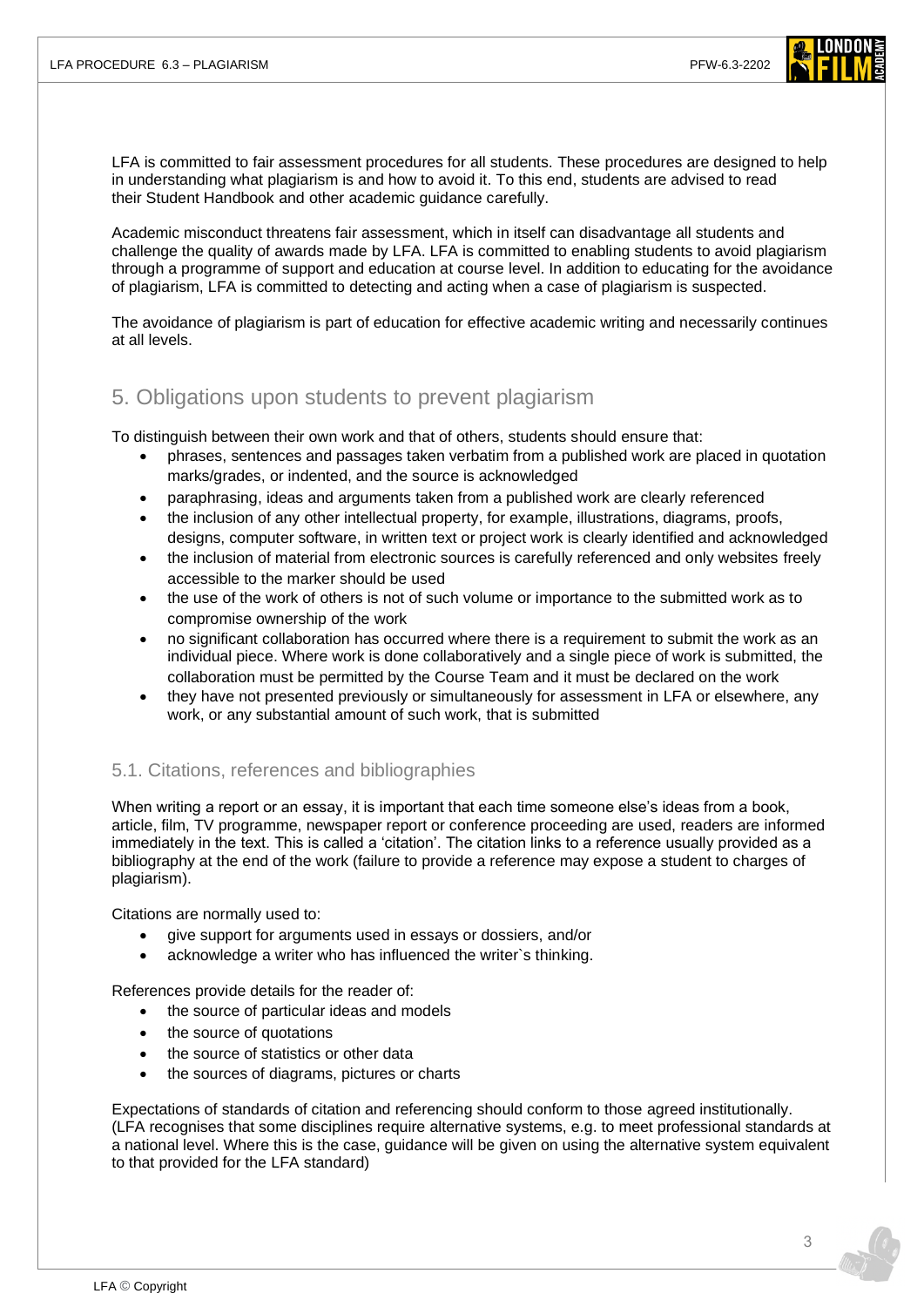

# 6. Obligations upon staff to minimise plagiarism

### 6.1. Designing out plagiarism in assessment

It is important that assessment practices allow for the designing out of plagiarism, that is, to create and to implement specific programme and course assessment initiatives which are known to reduce the incidence of inadvertent and/or deliberate plagiaristic activity. Some of these strategies involve placing emphasis on certain kinds of well-known summative assessment techniques, for example terminal examinations, but there is a range of possibilities in designing assessment tools which are both formative and plagiarism-resistant. In addition to specific assessment tools, courses and programmes can also factor in specific anti-plagiarism procedures. A combination of tools and procedures might include the following:

### 6.2. Reworking assessments on a continuing and randomised basis

This ensures that questions are not recycled. The editing out of 'essay banks' is also useful in this area. Cosmetic changes to assignment drafts should be avoided, as they are easily spotted by students. This technique should apply not only to essays and analogous coursework examples, but also to practical assignments, reports, reviews and case-studies.

### 6.3. Avoiding obvious links between learning outcomes and essay setting

Assessors should make analytic tasks more three-dimensional, and use information-gathering more widely in assessments.

### 6.4. Individualising tasks whenever consistent with good pedagogy.

The use of poster work is particularly helpful in this area, as is tutorial-based essay-title planning. Some Course Teams may find that abandoning 'set' essay titles on the one hand, and disallowing wholly student-created titles on the other, helps in resisting the temptation to plagiarise, as well as providing other assessment benefits, e.g. tailoring tasks to specific skills and interests of students.

### 6.5. Building in specific plagiarism-moderation procedures

The principle of checking assignments should be embedded within programme or course documentation and made clear in handbooks and other information material.

### 6.6. Using specific assessment tools

Assessors should use methods which are known to reduce the incidence of plagiarism, for example academic reviews and information searches, posters and annotated bibliographies. Variety in assessments tends to reduce plagiarism.

### 6.7. Creating a collaborative research environment

This will tend to reduce plagiarism through peer pressure, for example, group written projects moderated by peers and/or tutors. The challenge of peer evaluation tends to reduce plagiaristic activity, as does group assessment.